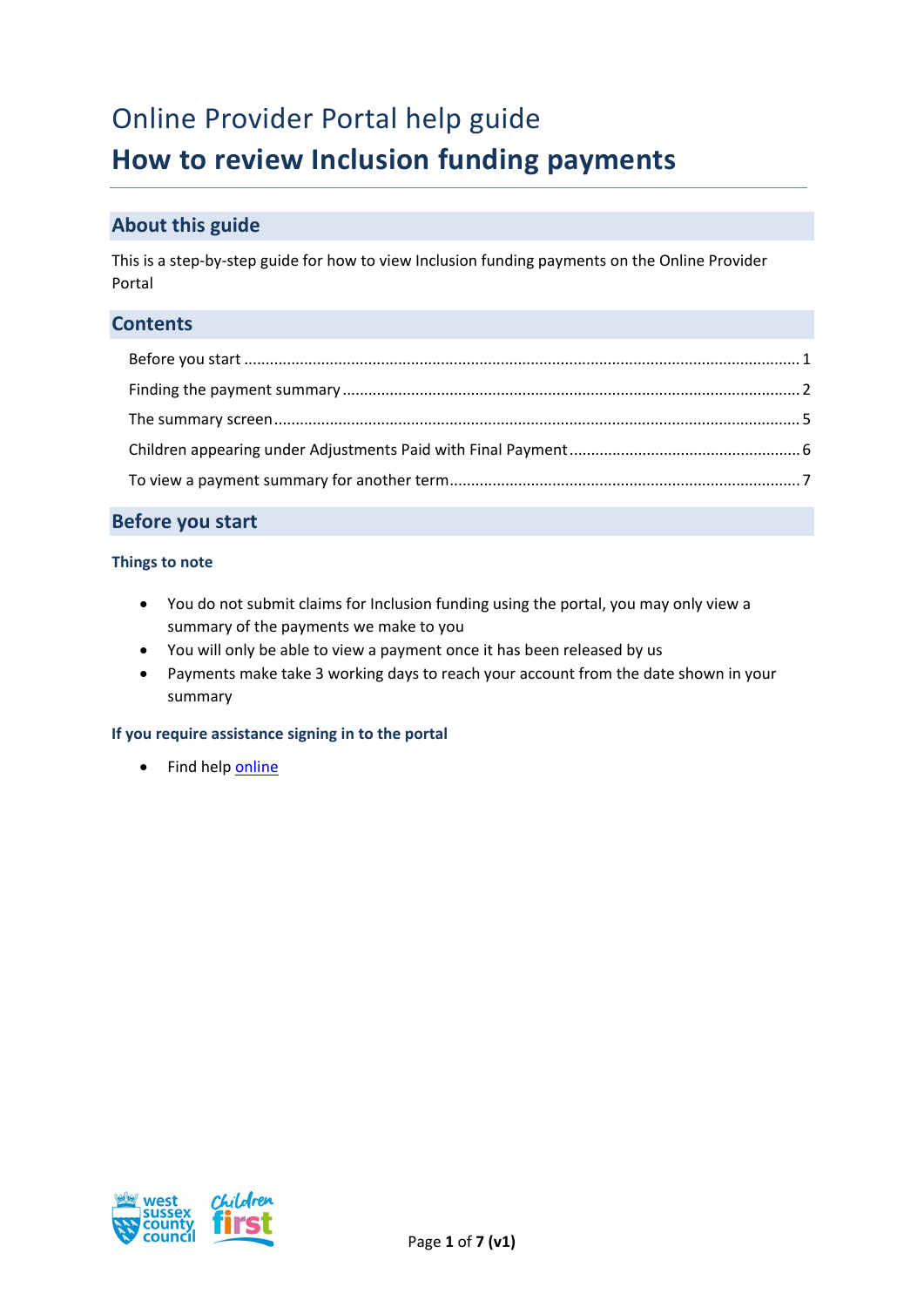## <span id="page-1-0"></span>**Finding the payment summary**

1. [Sign in](https://familyinfoservice.westsussex.gov.uk/SynergyWeb/login.aspx) to the portal

If your account has access to more than one provider, choose the appropriate one from the list at the top of the screen (either day nursery, pre-school or childminder) then press the **Proceed** button

| <b>Please select an Organisation below</b>                                                   |         |  |  |  |
|----------------------------------------------------------------------------------------------|---------|--|--|--|
| As you are linked to multiple Organisations you will need to select one in order to proceed. |         |  |  |  |
| Select Organisation: -- Please select--                                                      | Proceed |  |  |  |

2. Choose **Funding** in the top menu

| <b>Home</b> Forms Funding Sufficiency Staff                       |
|-------------------------------------------------------------------|
|                                                                   |
| <b>Welcome to the Online Provider Portal</b>                      |
|                                                                   |
| <b>THE PORTAL IS: OPEN</b>                                        |
| Please ensure you follow the Help Guides before contacting us for |

3. To access the **Funding** area of the portal, you must pass through a Security Question. Enter three characters from your secret word (note which three the portal is asking for) then press the **Submit** button.

If this is the first time accessing the Funding area of the portal, or you've had your account reset by us, your Secret Word will be defaulted to WSCC

| Home Forms Funding                                                                                                                     |  |
|----------------------------------------------------------------------------------------------------------------------------------------|--|
| <b>Security question</b>                                                                                                               |  |
| For increased security, you are being prompted to enter the answer to one of the Authentication Questions.<br>What is your secret word |  |
| Character 1 2 3<br>A v<br>A T<br>A Y                                                                                                   |  |
| Submit                                                                                                                                 |  |

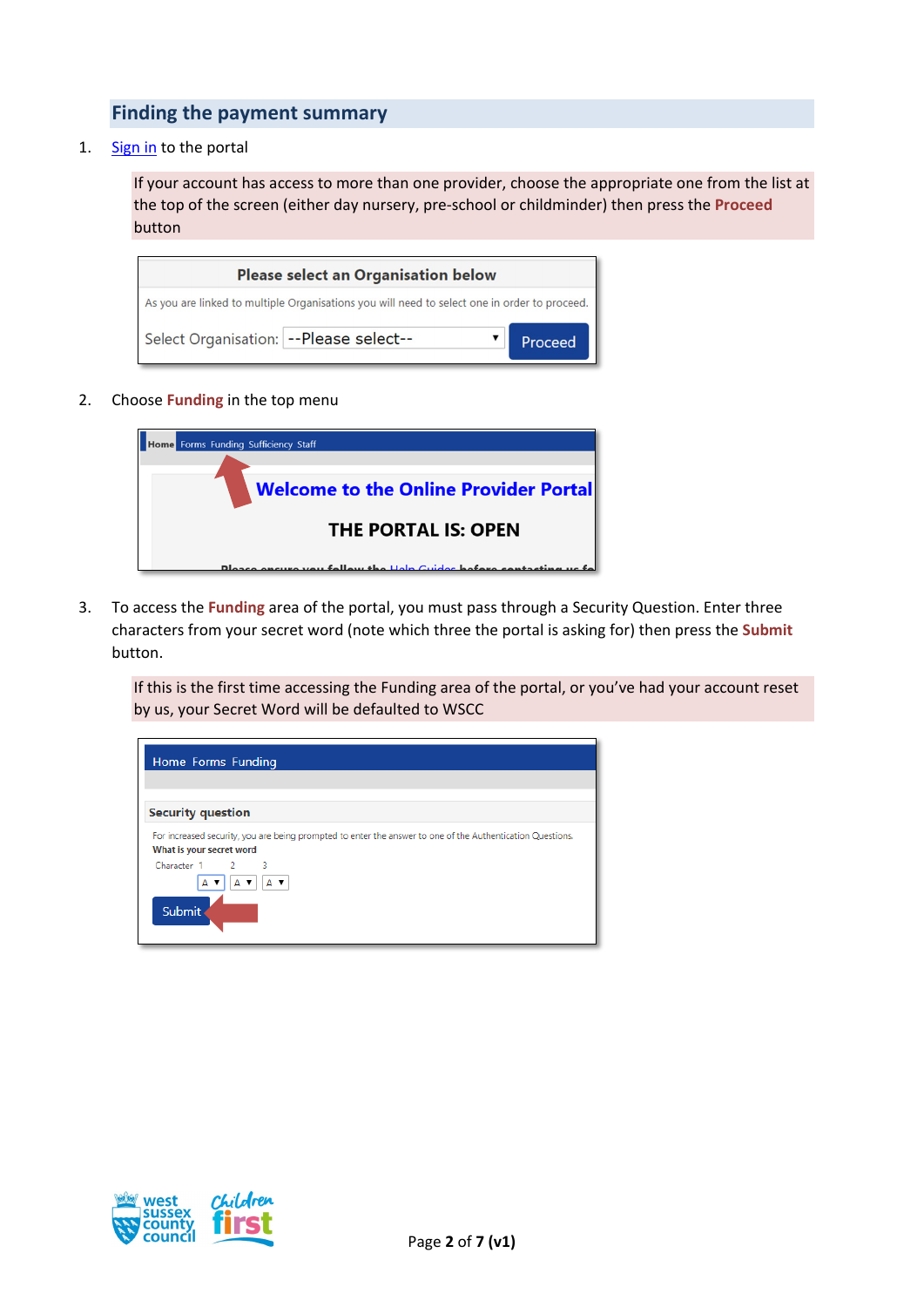#### 4. **This step is for users that have the default Secret Word (WSCC) only**

If this is the first time accessing the **Funding** area of the portal, you'll be prompted to change your default secret word to one of your own choosing

First, click on the text *What is your secret word (Provider)* so that it becomes highlighted (may take a moment to highlight if using a mobile or tablet device)

Then enter the old and new answer, into the boxes - the answers are case sensitive

Press the **Save** button

| <b>Account Security</b>    | <b>Authentication Questions</b>     |                                                                                                                                   |  |  |  |
|----------------------------|-------------------------------------|-----------------------------------------------------------------------------------------------------------------------------------|--|--|--|
|                            |                                     | Please change your authentication questions below                                                                                 |  |  |  |
|                            |                                     | If an asterisk is displayed in front of an authentication question then the question has not yet been assigned a personal answer. |  |  |  |
|                            |                                     |                                                                                                                                   |  |  |  |
|                            |                                     |                                                                                                                                   |  |  |  |
|                            | What is your secret word (Provider) |                                                                                                                                   |  |  |  |
|                            |                                     |                                                                                                                                   |  |  |  |
|                            |                                     |                                                                                                                                   |  |  |  |
| Old Answer:<br>New Answer: |                                     |                                                                                                                                   |  |  |  |
| Confirm New Answer:        |                                     |                                                                                                                                   |  |  |  |

After changing your answer you'll need to press **Childcare/service provider** at the top left of the window to return to the portal, and select **Funding** from the main menu again

| Childcare/service provider                                 |                                     |  |  |  |  |
|------------------------------------------------------------|-------------------------------------|--|--|--|--|
| <b>Authentication Questions</b><br><b>Account Security</b> |                                     |  |  |  |  |
| Please change your authentication                          |                                     |  |  |  |  |
| If an asterisk is displayed in front of an authenticat     |                                     |  |  |  |  |
|                                                            | What is your secret word (Provider) |  |  |  |  |

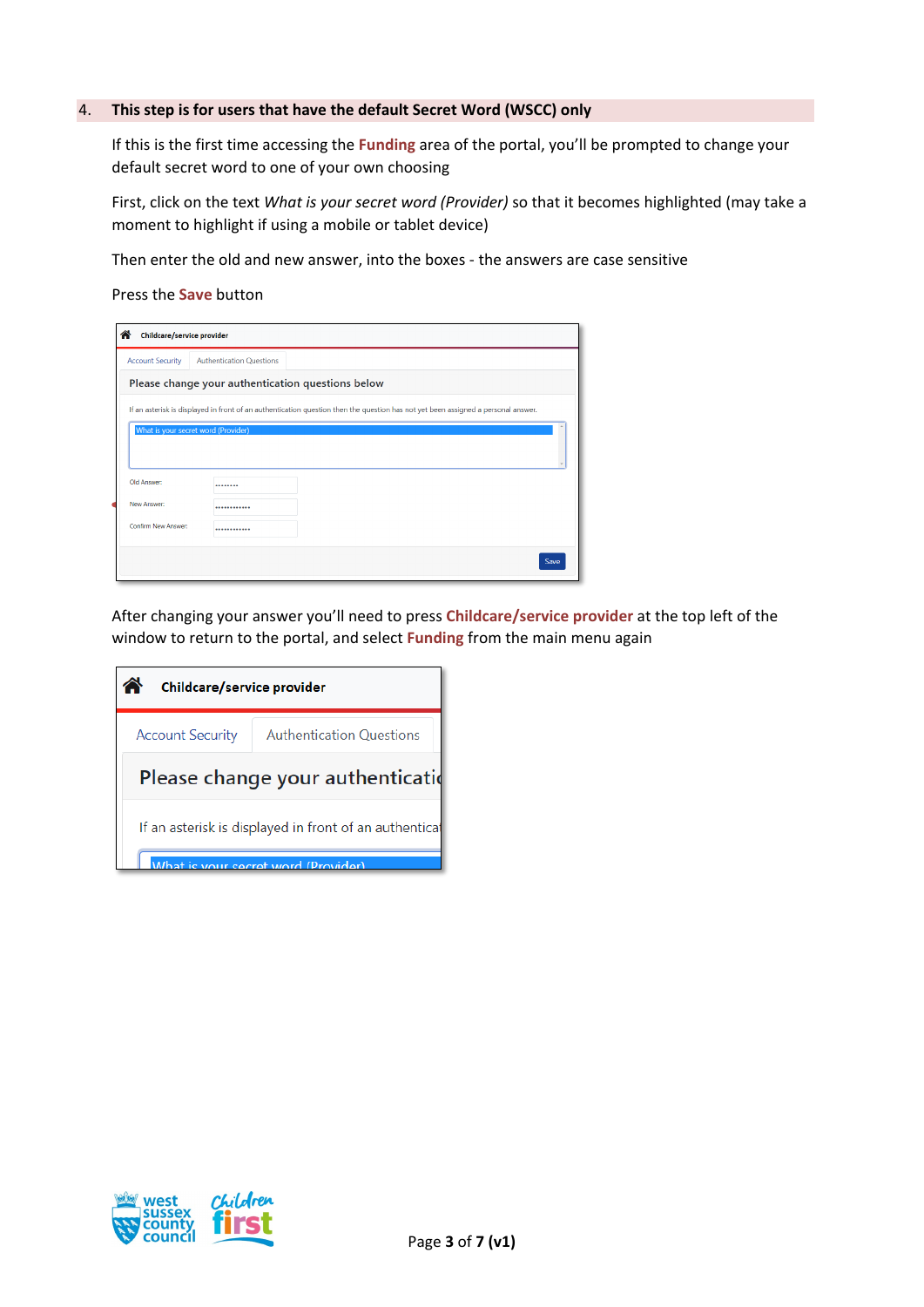5. Choose **Summary** from the **Funding** sub-menu



6. Select a year to expand it to view the terms within

|           |  | Home Forms Courses Funding Sufficiency Staff                     |  |
|-----------|--|------------------------------------------------------------------|--|
|           |  | <b>Summary</b> Estimates Actuals Adjustments Eligibility Checker |  |
|           |  |                                                                  |  |
| 2021/2022 |  |                                                                  |  |
| 2020/2021 |  |                                                                  |  |
| 2019/2020 |  |                                                                  |  |
| 2018/2019 |  |                                                                  |  |
| 2017/2018 |  |                                                                  |  |
| 2016/2017 |  |                                                                  |  |
| 2015/2016 |  |                                                                  |  |
| 2014/2015 |  |                                                                  |  |
| 2013/2014 |  |                                                                  |  |
| 2010/2011 |  |                                                                  |  |

7. On the left hand side of the window select the appropriate term called **Non Fe**, then select **Inclusion** on the right hand side of the window



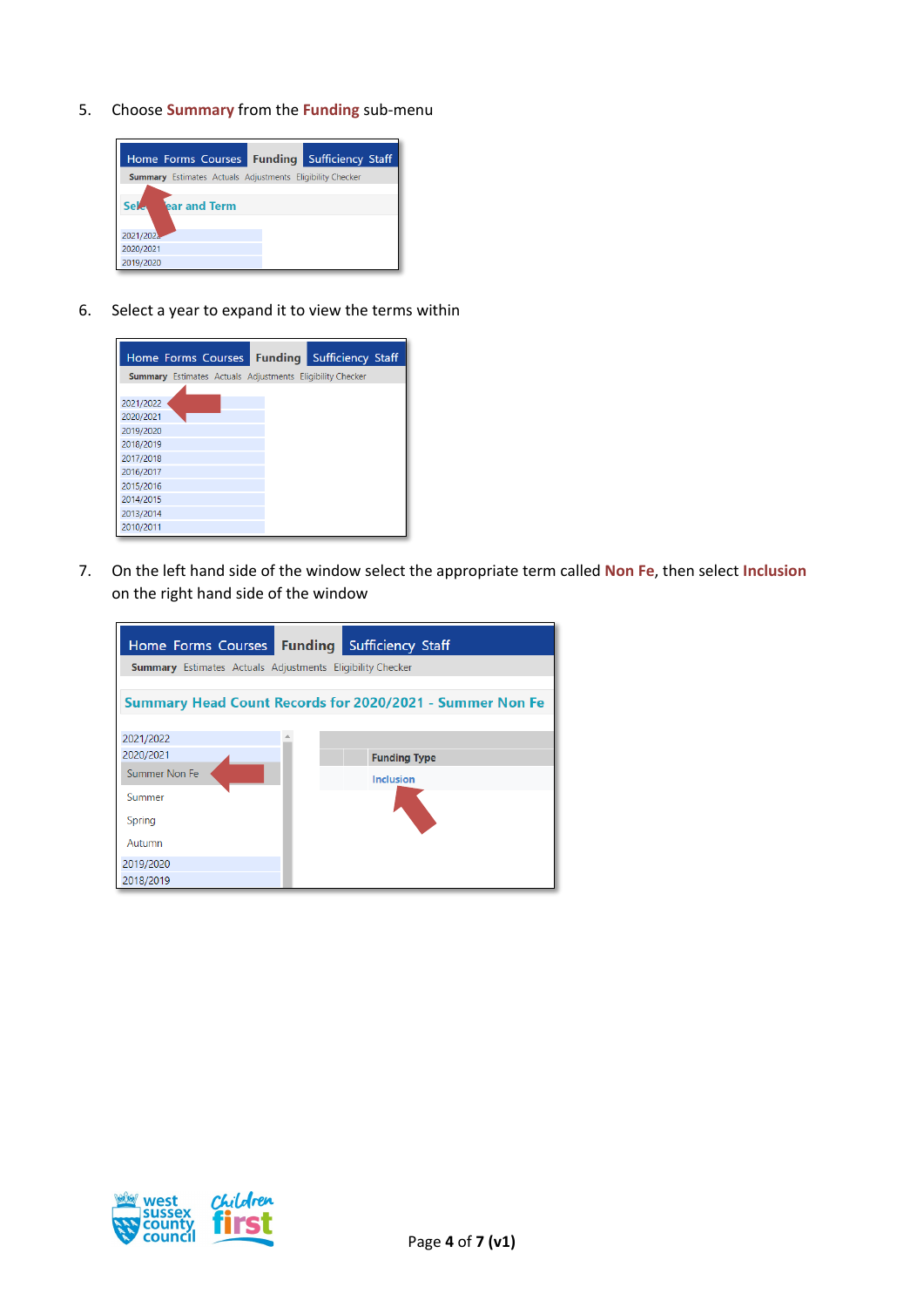#### <span id="page-4-0"></span>**The summary screen**

8. The summary opens.

Note that:

- Estimates are not part of the Inclusion funding process and will show zero, ignore it.
- Any Inclusion funding paid will appear under **Actuals**.
- The summary will be blank if payments have not yet been released by us look for a **Processed Date** at the end of the summary
- You can expand parts of the summary using  $\blacktriangledown$  to see further information
- The provider rate/base rate rate will appear as zero in all cases
- The funding rate and number of children funded can be found under **Child Weightings Total**
- In certain circumstances we may pay for a child by using an adjustment which will appear under **Adjustments Paid with Final Payment** - you can check the details of these in another screen in the next step

| Home Forms Courses Funding Sufficiency Staff                     |               |                                                                                                                                       |                      |  |  |
|------------------------------------------------------------------|---------------|---------------------------------------------------------------------------------------------------------------------------------------|----------------------|--|--|
| <b>Summary</b> Estimates Actuals Adjustments Eligibility Checker |               |                                                                                                                                       |                      |  |  |
| Summary: 2016/2017 Spring Non Fe - Inclusion CHANGE              |               |                                                                                                                                       |                      |  |  |
|                                                                  |               | Rate x Hours may not equal Totals as rounding is applied per child.<br>The totals shown are the sum of the funding amounts per child. |                      |  |  |
| <b>Estimates</b>                                                 |               | <b>Actuals</b>                                                                                                                        |                      |  |  |
| Term Length (Weeks)<br>Provider Rate applied                     | 12<br>£0.00   | Term Length (Weeks) Term Time<br>Provider Rate applied to child funding<br><b>Base Rate</b>                                           | 12<br>£0.00<br>£0.00 |  |  |
| <b>Estimate Funding</b>                                          |               | <b>Universal Funding</b>                                                                                                              |                      |  |  |
| Hours Per Week<br><b>Term Funding Amount</b>                     | 0.00<br>£0.00 | Funded Hours for Term                                                                                                                 | 180.00               |  |  |
| Interim %                                                        | 100.00%       | <b>Funding Amount @ Provider Rate</b>                                                                                                 | £0.00                |  |  |
| <b>Interim Amount Payable</b>                                    | £0.00         | ▼ Child Weightings Total<br>1 child with Inclusion Standard Funding (£3.00)                                                           | £540.00<br>£540.00   |  |  |
| <b>Total Interim Amount Paid to Date</b><br>(before Adj)         | £0.00         | <b>Universal Funding Amount</b>                                                                                                       | £540.00              |  |  |
|                                                                  |               | <b>Totals</b>                                                                                                                         |                      |  |  |
| <b>Interim Amount Payable Balance</b>                            | £0.00         | <b>Funded Hours for Term</b>                                                                                                          | 180.00               |  |  |
|                                                                  |               | <b>Funding Amount @ Provider Rate</b>                                                                                                 | £0.00                |  |  |
| Processed<br><b>Processed Date</b>                               | No            | <b>Child Weightings</b>                                                                                                               | £540.00              |  |  |
|                                                                  |               | <b>Term Funding Amount</b><br>Interim Amount Paid (before Adj)                                                                        | £540.00<br>£0.00     |  |  |
|                                                                  |               | <b>Term Funding Amount Balance</b><br>Adjustments Paid with Final Payment                                                             | £540.00<br>£540.00   |  |  |
|                                                                  |               | Actual Amount Paid (Inc. Adj)                                                                                                         | £1040.00             |  |  |
|                                                                  |               | Processed<br>Processed Date                                                                                                           | Yes<br>14/09/2020    |  |  |

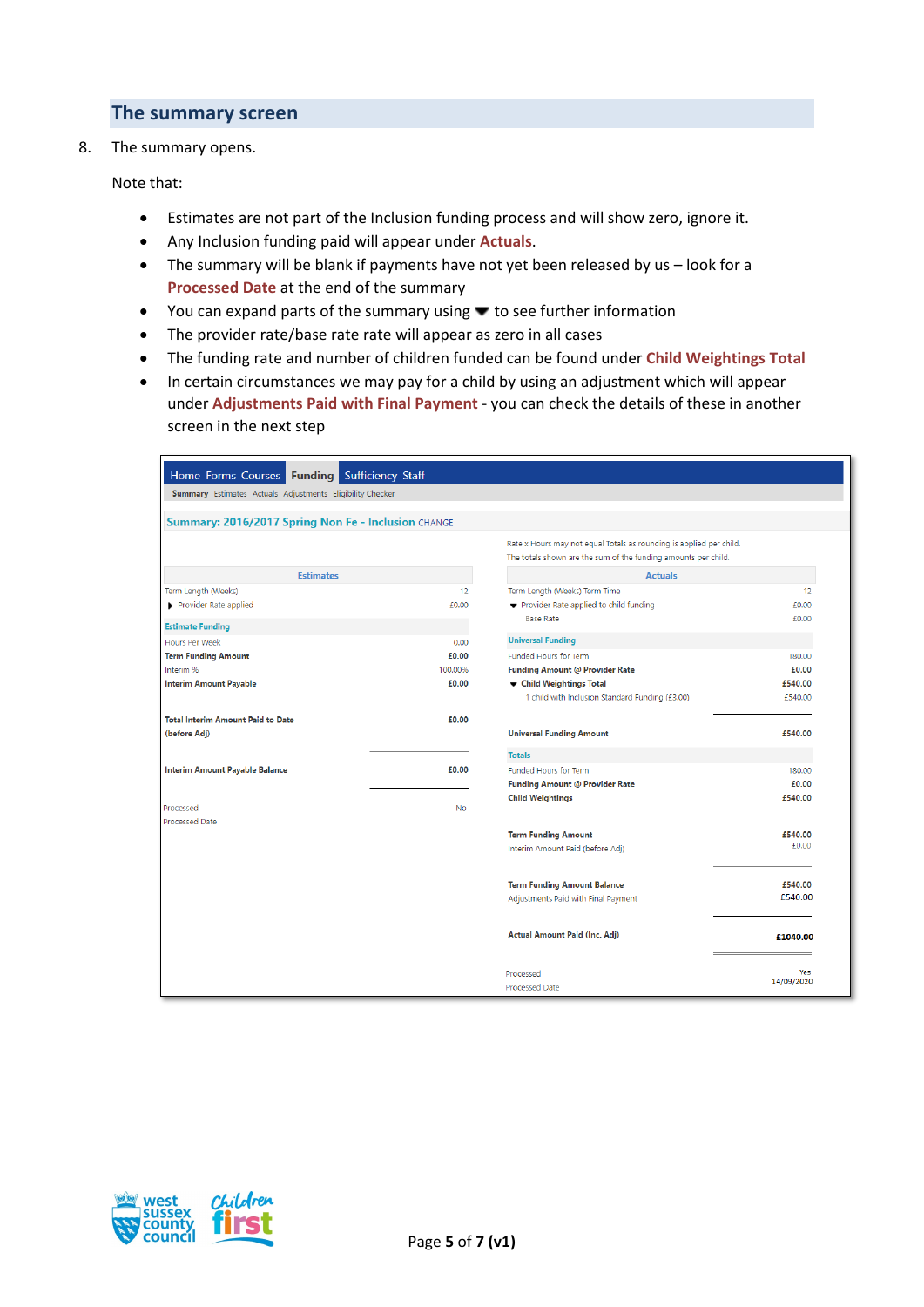## <span id="page-5-0"></span>**Children appearing under Adjustments Paid with Final Payment**

9. In certain circumstances we may pay Inclusion funding for a child by using an adjustment which will appear under **Adjustments Paid with Final Payment** in your payment summary

| <b>Term Funding Amount Balance</b>  | £540.00 |
|-------------------------------------|---------|
| Adjustments Paid with Final Payment | £540.00 |

This is solely an administrative difference on our part and it does not affect the amount you receive. To view details of an adjustment, choose **Adjustments** from the sub-menu

| Home Forms Courses <b>Funding</b> Sufficiency Staff              |                  |                                |                  |
|------------------------------------------------------------------|------------------|--------------------------------|------------------|
| <b>Summary</b> Estimates Actuals Adjustments Eligibility Checker |                  |                                |                  |
| Summary: 2016/2017 Spring                                        |                  | <b>n Fe - Inclusion</b> CHANGE | Rate x<br>The to |
|                                                                  | <b>Estimates</b> |                                |                  |
| Term Lenath (Weeks)                                              |                  | 12                             | <b>Term</b>      |
| Provider Rate applied                                            |                  | £0.00                          | Pr               |
|                                                                  |                  |                                |                  |

10. Expand the adjustment using



11. The details of the children for whom you have received an payment through adjustment are displayed

| Home Forms Courses Funding Sufficiency Staff                                                                                                                                                                                       |                                    |             |  |  |  |  |         |                                            |
|------------------------------------------------------------------------------------------------------------------------------------------------------------------------------------------------------------------------------------|------------------------------------|-------------|--|--|--|--|---------|--------------------------------------------|
| Summary Estimates Actuals <b>Adjustments</b> Eligibility Checker                                                                                                                                                                   |                                    |             |  |  |  |  |         |                                            |
| View Adjustments: 2016/2017 Spring Non Fe - Inclusion CHANGE                                                                                                                                                                       |                                    |             |  |  |  |  |         |                                            |
|                                                                                                                                                                                                                                    | Paid with Actuals - Total: £540.00 |             |  |  |  |  |         |                                            |
| <b>Total Child</b><br><b>Override Rate</b><br>No. of<br>Total Amount @<br>Date of Birth<br>Weighting<br><b>Child Name</b><br>Amount Reason<br><b>Type Date Added</b><br><b>Hours</b><br><b>Provider Rate</b><br>per Hour<br>Amount |                                    |             |  |  |  |  |         |                                            |
| Child 03-Nov-2017                                                                                                                                                                                                                  | Test Bloggs Test Jack              | 09-Aug-2015 |  |  |  |  | £540.00 | Late claim 180 hours<br>x £3, KT approved. |